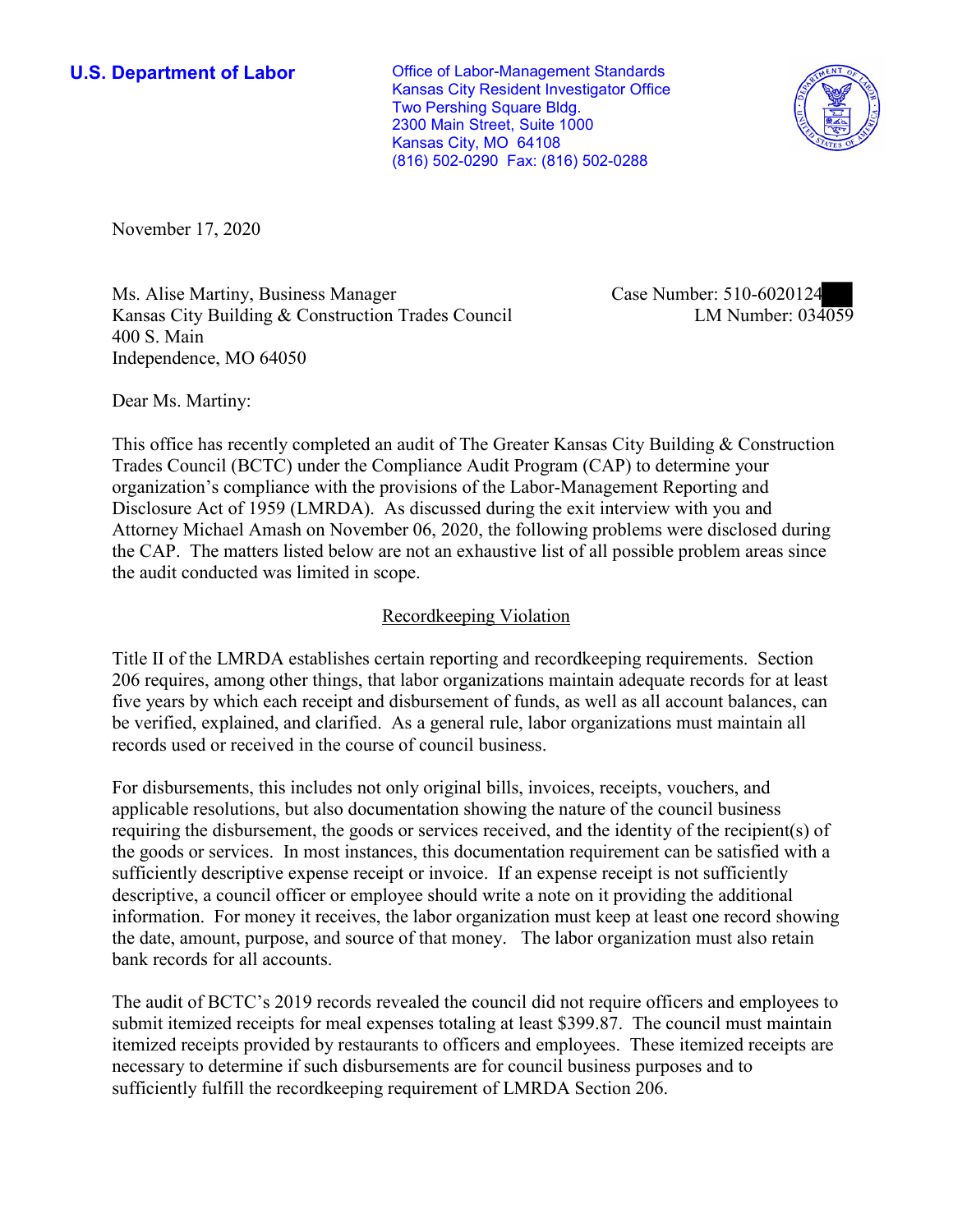Based on your assurance that the council will retain adequate documentation in the future, OLMS will take no further enforcement action at this time regarding the above violation.

## Reporting Violations

The audit disclosed a violation of LMRDA Section 201(b), which requires labor organizations to file annual financial reports accurately disclosing their financial condition and operations. The Labor Organization Annual Report LM-2 filed by BCTC for the fiscal year ended December 31, 2019, was deficient in the following areas:

## 1. PAC Funds

Item 11 (During the reporting period did your organization have a political action committee (PAC) fund?) was incorrectly answered, "No." BCTC had its own PAC fund during 2019. As stated in the LM-2 report instructions, PAC funds kept separate from your council's treasury need not be included in your council's LM report if publicly available reports on the PAC funds are filed with a federal or state agency. However, the audit revealed that BCTC's PAC funds were deposited to its general treasury and kept on deposit before being transferred to the PAC account. Therefore, the financial activities of the PAC fund must be included in BCTC's LM report.

2. Disbursements to Officers and Employees

BCTC did not include any credit card expenses incurred by you in Schedule 11 (All Officers and Disbursements to Officers). It appears that the council erroneously reported these payments in Schedules 15 through 19.

The council must report in Column F of Schedules 11 and 12 (Disbursements for Official Business) direct disbursements to officers and employees for reimbursement of expenses they incurred while conducting union business. In addition, the council must report in Column F of Schedules 11 and 12 indirect disbursements made to another party (such as a credit card company) for business expenses council personnel incur. However, the council must report in Schedules 15 through 19 indirect disbursements for business expenses council personnel incur for transportation by public carrier (such as an airline) and for temporary lodging expenses while traveling on council business. The council must report in Column G (Other Disbursements) of Schedules 11 and 12 any direct or indirect disbursements to council personnel for expenses not necessary for conducting council business.